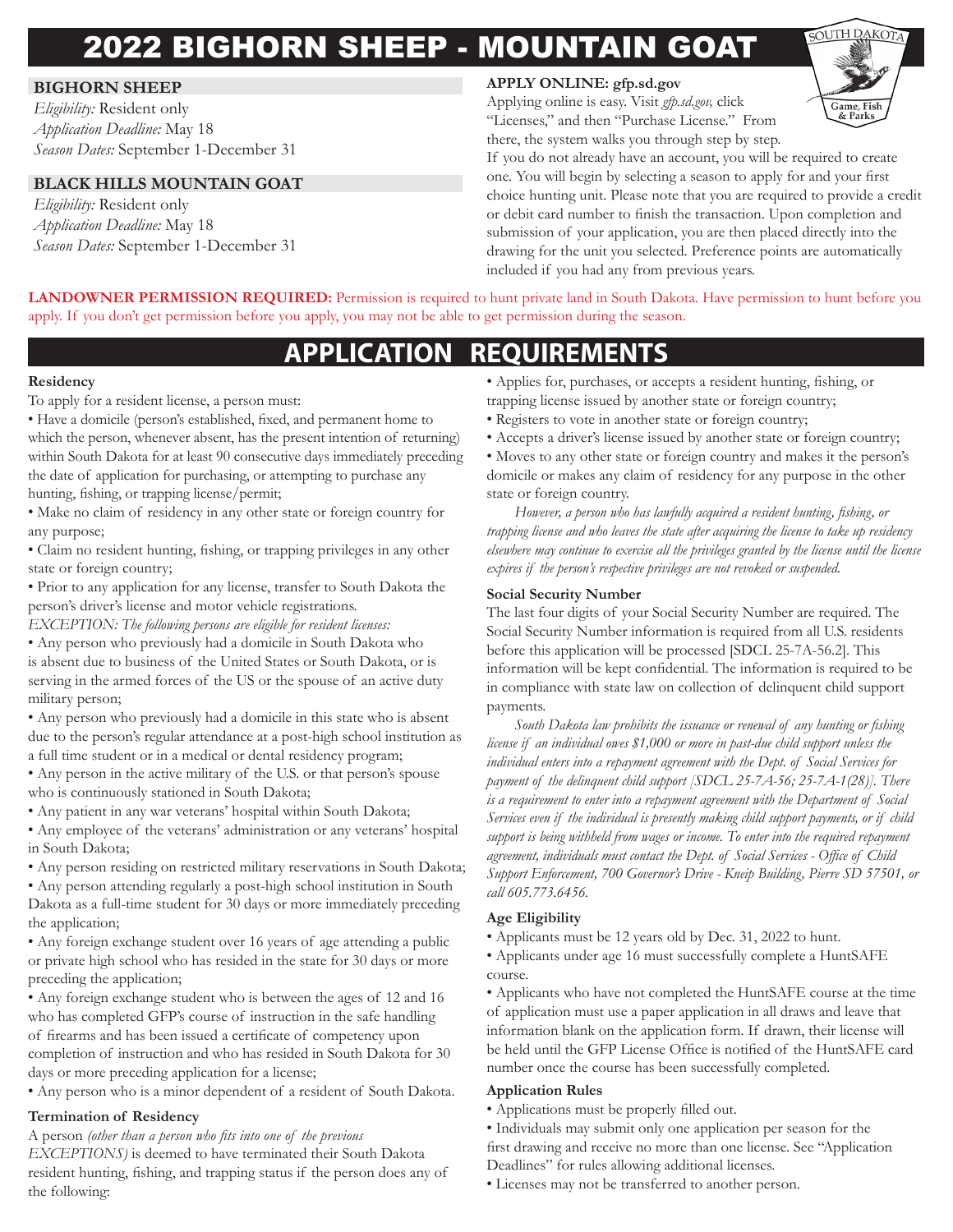#### **Submitting Fees**

Payment for applications submitted online must be made with a valid credit/debit card (Visa, MasterCard, Discover, or American Express). A \$10 nonrefundable application fee will be charged at the time of application. Your credit/debit card will not be charged the full fee until, and only if you are successful in the drawing. Nonpayment in the form of a cancelled credit/debit card will result in your license being withheld and the blocking of any future license purchases until the unpaid fee, along with any penalties, is paid in full.

#### **Submitting Applications**

Applications may be submitted online only.

#### **Successful Applicants**

Successful applicants for limited licenses are selected at random by computer lottery.

#### **Unsuccessful Applicants**

Those who applied online using a credit card will be charged the \$10 nonrefundable application fee and only be charged the full license fee if they are successful in the drawing.

#### **Preference Points**

Bighorn sheep and mountain goat seasons have a preference point system for applicants who are unsuccessful on their first choice in the first draw. One preference point is earned each year the applicant is unsuccessful. Preference points are valid on first choices in the first drawing. Preference points are automatically credited to an application by the computer system. Preference points are maintained by the computer system even if you do not apply the following year. Preference points cannot be transferred to another person. If you have any questions about your preference points, please contact our Information Office.

## **SEASON APPLICATION INFORMATION**

License fees for bighorn sheep and mountain goat seasons include a \$6 surcharge established by the South Dakota Legislature. Surcharge monies are divided between programs for wildlife damage management and public hunting land access, programs that benefit both landowners and hunters.

INDIAN TRUST LANDS. State licenses are valid on private, deeded lands within the exterior boundaries of Indian reservations. Persons planning to hunt on tribal lands should contact the appropriate tribal office concerning tribal hunting licenses.

## **BLACK HILLS MOUNTAIN GOAT**

**Season Dates:** Sept. 1 – Dec. 31, 2022.

**License Eligibility:** The mountain goat season is considered a once-in-a-lifetime opportunity. South Dakota residents who have never received a license for any South Dakota mountain goat season are eligible.

**Application and License Fees:** Online applicants will be charged the \$10 nonrefundable fee to their credit card, and if successful the full license fee will be automatically added to the card.

**Full license fee:** \$280. This excludes a \$10 nonrefundable application fee.

**Special Requirements:** License holders must attend an orientation meeting at the Rapid City Wildlife Division office. Successful license holders will be notified to arrange a time for the meeting. Successful hunters must have their mountain goat checked by a GFP representative within 24 hours of kill.

#### **APPLICATION DEADLINE:**

Apply online by 8 a.m. CDT by May 18. Eligible applicants may submit one application for this season. Results available online by June 6.

#### **SEASON - UNIT - TYPE CHOICES:**

**BMG-BG1-** Those portions of Pennington and Custer counties west of Hwy 79 except Mount Rushmore National Memorial, Jewel Cave National Monument, and the fenced portions of Custer State Park and Wind Cave National Park.

**55:** Any Mountain Goat - 2 licenses

**Preference Points:** People can purchase preference points from September 15 – December 15, 2022, through GFP's online licensing system at *license.gooutdoorssouthdakota.com*.